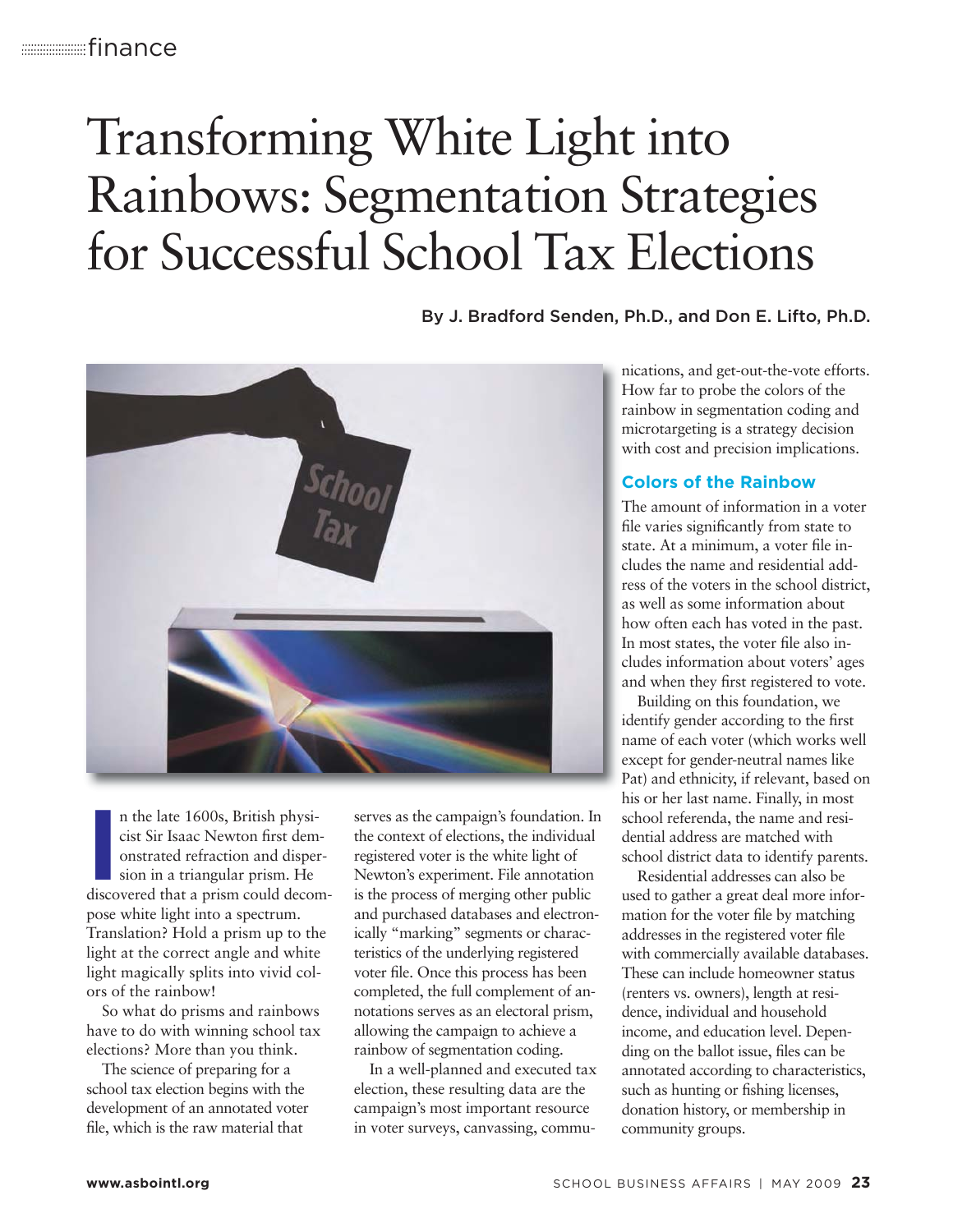The most sophisticated level of final annotation is the coding of each household by its demographic and lifestyle characteristics. A number of these file segmentation systems are available. The one we have applied to the art and science of winning school finance elections assigns each household to 1 of 66 different demographic groups. It allows us to code a file so that voters can be assigned to 1 of 14 social groups and to 1 of 11 life stage groups.

All this may sound Orwellian, but it serves a very simple purpose as a school district prepares for an operating or facility referendum. When combined with the results of a scientific random sample survey, all the annotations added to a voter file allow for the development of more sophisticated data analyses with regard to measuring public opinion of subgroups and more precise targeting within the voting population.

More importantly, microtargets can be developed within those voter target groups, allowing for very focused communications and voter contact in support of the ballot proposal.

#### **A Case Study**

An example will help illustrate how we can apply these tools. Recently, one of our school district clients was preparing to place a general obligation bond on the ballot. Because it was a California client, the proposal had to win at least a 55% majority on election day.

The district presented two specific challenges: (1) it was a large district with a voting population of 88,000 and (2) it was a high school district, serving only the families of students in grades 9 through 12. As such, it had no way to identify elementary and middle school parents in the voter file even though those parents would vote in the referendum.

To address these challenges, we had the file annotated with consumer information and information from the file segmentation system. As part of the effort to develop an initial target struc-

ture for a bond campaign, we also had the voter files of three other districts fully annotated. Those districts had been on the ballot previously. Each had won voter approval for a general obligation bond. For each, the results of an extensive telephone canvass of the voting population by the citizens' campaign launched in support of the district's proposal were available, as was information concerning who actually participated in the election.

Each of those previous elections allowed us to drill down into the annotations added to the file to identify the demographic characteristics that most successfully predicted participation *and* support for the school proposal on election day. Within the file segmentation system annotation, we were able to identify three very important groups: (1) the parent population, (2) the population of voters whose children had all graduated but were still apparently very willing to support a school tax proposal, and, most importantly, (3) the segment of



#### Three R's for SBOs: Record Rate of Return

School business officials are always looking for good values—ways to maximize the return on investment of each dollar. ASBO International's 2009 Annual Meeting is an opportunity to make a difference for all of the people who depend on you. The ideas, contacts, and tools you'll bring back will have far-reaching benefits.

Celebrate 99 years of ASBO-99 years of believing in the effective management of education resources.

www.asbointl.org/AnnualMeeting



**Association of School Business Officials International**